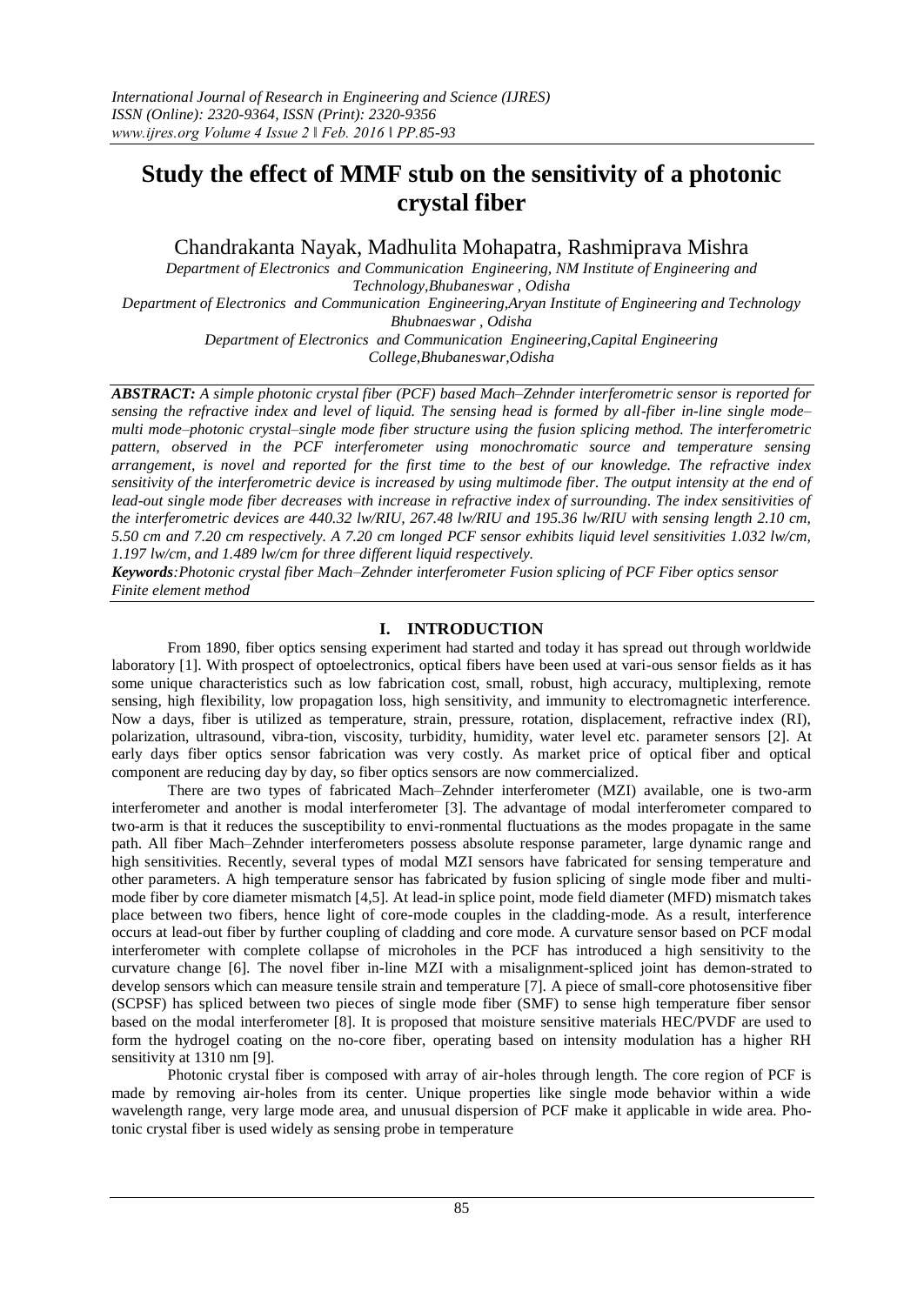sensing area. MZI can be formed by fusion splicing two PCF with small lateral offset and partially collapsing the air holes at two regions in a single piece of PCF [\[10\].](#page-6-0) This type of interferometer is used as ultra-high temperature sensor. Beatriz Larrión et al. [\[11\]](#page-6-0) have proposed that Quantum dot nano coating deposited at the sur-face of air holes of LMA-20 PCF by means of layer-by-layer tech-nique can sense ( 40 LC to 70 LC) temperature. The transmission power is used as a sensor signal for investigating the temperature properties by infiltration of liquid within air holes of PCF [\[12,13\].](#page-6-0) It is possible to fabricate MZI by fusion splicing between single mode fiber and photonic crystal fiber. Two collapsed points are formed at splice region because of collapsing of air holes. The gen-eration and recombination of two modes occur at these two regions [\[14\].](#page-6-0) The refractometry study has done by this type of interferom-eter with high resolution putting sensing length within sucrose solution. It is possible to sense the refractive index by depositing liquid over the surface of sensing length [\[15\].](#page-6-0) The liquid level sensor has fabricated by thinned fiber with very simple arrangement [\[5\].](#page-6-0)

In our present study, MMF has been used in  $\epsilon$  between single mode and stub of PCF as it can couple the light from core to PCF cladding mode. where I<sub>1</sub>

MMF–PCF and SMF–PCF have spliced by conven-tional  $\frac{1}{4}$ 

fusion splicer. The splicing optimization conditions have set by hit and trial method for this specialty fiber. The more fusion splicer. sensor based on conventional fiber has solid core, hence there is possibility of leakage of propagated wave. Photonic crystal fiber has air-holes along length in cladding region which couple wave more than solid cladding as confinement loss is lower in PCF. The temperature sensing range has developed from 30 LC to 120 LC at 1550 nm. The intensity of output fiber has measured by detector. The differ-ent concentrations of sucrose solution have achieved for refractive indices in the range of 1.33 to 1.42. A simple set-up has also arranged for liquid level sensing of three different liquids (milk, soil, glucose mixed with water).

## <span id="page-1-0"></span>**II. DEVICE FABRICATION AND EXPERIMENT**

2.1. Fabrication of PCF interferometer

The device is designed as shown in [Fig. 1,](#page-1-0) where LMA-8 PCF (NKT Photonics), MMF (50/125 lm, THORLABS), SMF patch cables are used. PCF has outer diameter 125 lm, pitch 5.6 lm and air-hole diameter 2.58 lm. A piece of PCF is fusion spliced with MMF in manual mode by SUMITOMO T-39 fusion splicer. The optimization conditions for splicing are 2 s fusion time, 0.15 s prefusion time,

10 lm arc gap, 10 lm overlap and arc power 027 level [\[16–18\].](#page-6-0) The unspliced ends of PCF–MMF combination are cleaved in proper length and both are spliced with SMF. The optimization conditions for PCF– SMF splicing are 0.10 s fusion time, 0.05 s prefusion time, 10 lm arc gap and 10 lm overlap 027 level arc power. MMF–PCF and PCF–SMF splice points are collapsed region, as air holes are collapsed during splicing. As a consequence, in the collapsed region there will be no cladding part, so PCF will not be single mode anymore [\[10\].](#page-6-0) A part of light wave from core part of MMF can couple in cladding part of PCF. The recombination of light takes place at second splice point and interference occurs at core of single mode fiber. The intensity at the end of SMF is analyzed by OSA (YOKOGAWA, AQ6370C).

A combination of single mode fiber–photonic crystal fiber– single mode fiber (SMF–PCF–SMF) is also fabricated by fusion splicing method to compare advantage of introducing MMF in designed sensing device.

#### 2.2. Principle of interferometer

Theoretically, we can assume that intensity at the end of PCF stub of length L (which is known as sensing length of this device) is

<sup>p</sup>ffi ffi ffi ffi ffi ffi ffi ffi 2pDn L  $I \frac{1}{4} I_1 \not{p} I_2 \not{p} 2 I_1 I_2$ cos k ð1Þ

and  $I_2$  are the intensities of the two interfering modes,  $n_2$  is the difference between effective indices of twointerfering mode.

Whenever sensing length is introduced within heat chamber, there will be variation of  $n_1$  and  $n_2$  due to thermo-optic effect. The length of device will change with the variation of temperature due to thermal expansion. Previous studies [19,20] have shown by Finite Element Method (FEM) that after neglecting higher order terms, phase difference depends upon temperature variation as follows:

| 2pLðT dD                   |   |
|----------------------------|---|
| $Du \nsubseteq \Phi$ n DT: | 2 |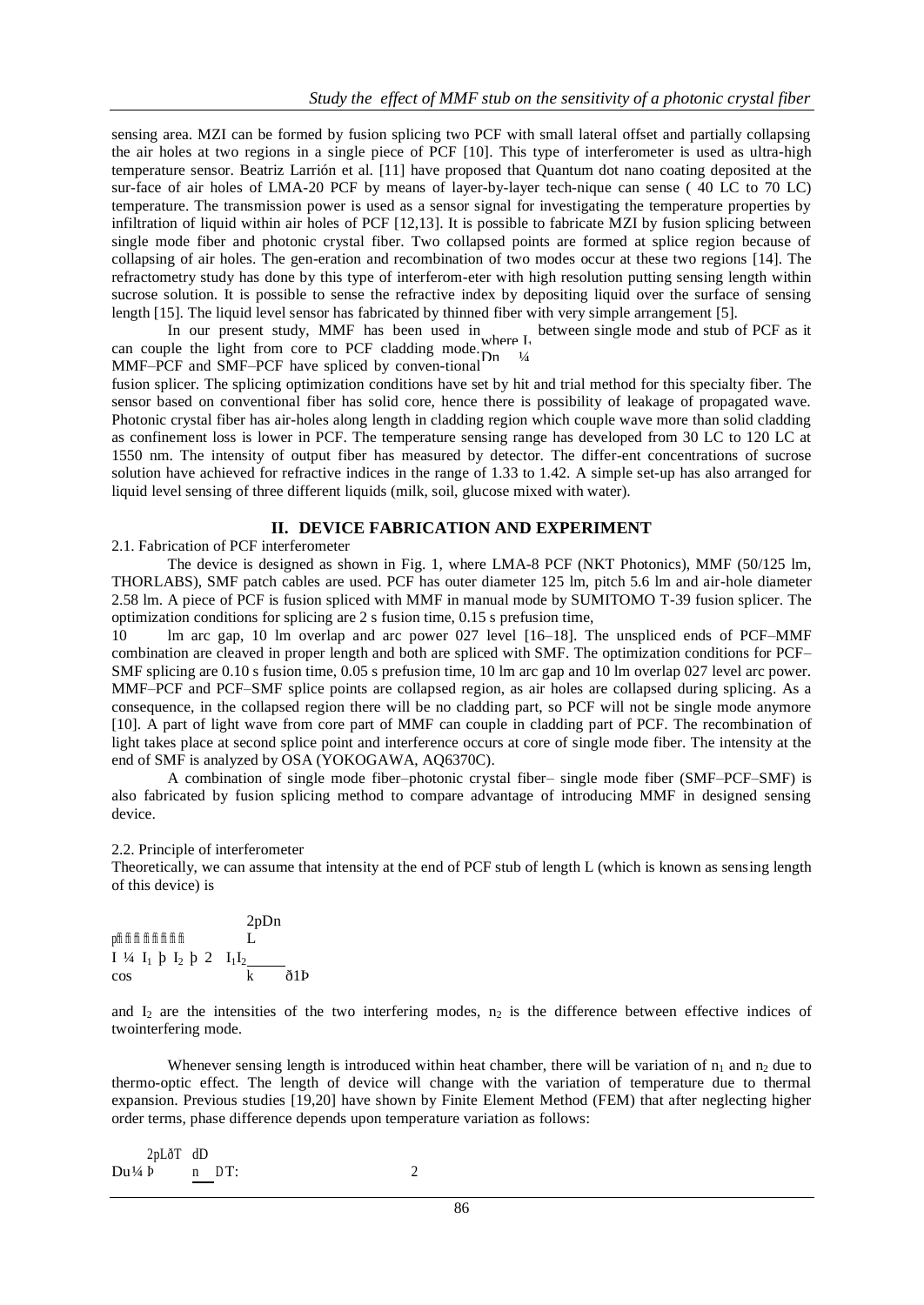k dT ð Þ Sensitivity of the device is given by

S LT2  $\frac{1}{4}$  p Du ;  $\delta 3P$ where  $T_{2p}$  is temperature difference when the phase difference is 2p. The sensing length (L) represents the length of PCF. The differ-ence of effective indices between fundamental mode and higher order mode are calculated by using FEM at different temperatures. The effective refractive index is simulated Dn  $(T_0)$  4.057 10 <sup>3</sup> at room temperature and thermo-optic coefficient  $\frac{d}{d}$   $\frac{D}{T}$  is obtained as 1.2 10<sup>8</sup> at initial temperature.

## 2.3. Experiment

The fabricated MZI sensors for three different length of PCF (7.20 cm, 5.50 cm, and 2.10 cm) are characterized for sensing temperature, refractive index and liquid level. Two replicas for each length of interferometer are fabricated for sensing three parameters separately. The temperature sensing experiment is conducted for interferometers associated with the length of PCF 7.20 cm, 5.50 cm, 2.10 cm, and MMF 0.4 cm at a wave-length of 1550 nm to establish interferometric nature of the devices. The temperature chamber is constructed by Mica-sheet and it is thermally stabilized for 20–30 min for each degree of cen-tigrade temperature during experiment. The sensing length is fixed inside the temperature chamber. The chamber is heated from 30 LC to 120 LC by using Nichrome heating coil wrapped around sensing length provided a uniform ambient temperature of the fiber. The



**Fig. 1.** Schematic diagram of the MZI sensor.

<span id="page-2-0"></span>variation of transmission power versus temperature is plotted which is evidence of interferometric behavior of the device.

During refractive index (RI) measurement, sensing length is kept straight to avoid bending loss inside the refractive index chamber. The experiments are conducted with single mode fiber–multi mode fiber-photonic crystal fiber-single mode fiber (SMF–MMF–PCF–SMF) structure and SMF–PCF–SMF structure. The setup and the sample solution are maintained at constant ambient temperature. Sucrose solutions of different concentrations are prepared to create different refractive index from 1.33 to 1.42 ranges [\(Fig. 2\)](#page-2-0).

After RI measurements the third set of SMF–MMF–PCF–SMF structure interferometers are used to sense as liquid level sensor by using three turbid medium (milk, soil, and glucose). The sensor probe is kept vertically straight within a beaker as shown in [Fig. 3.](#page-2-0) A vernier caliper is arranged beside the fiber sensing length to measure liquid level.

## **III. RESULT AND DISCUSSIONS**

3.1. Evidence of the interferometric pattern

The analytical graphical plots of transmission power versus tem-perature with different sensing length are shown in [Figs. 4–6.](#page-2-0) The intensity distribution repeats after every phase change of 2p which gives sinusoidal pattern. This sinusoidal pattern explains the inter-ferometric characteristics of the sensor. Using FEM, it is found that the phase difference is 0:94p i.e. very close to p after each 5 LC tem-perature interval for 7.20 cm sensing length. The experimental results are fitted with sinusoidal curve, having equation y ¼  $A_0$   $\beta$  A sinðxx uÞ, where y represents transmission power and x represents temperature. The sensors have sensitivity of 0.0966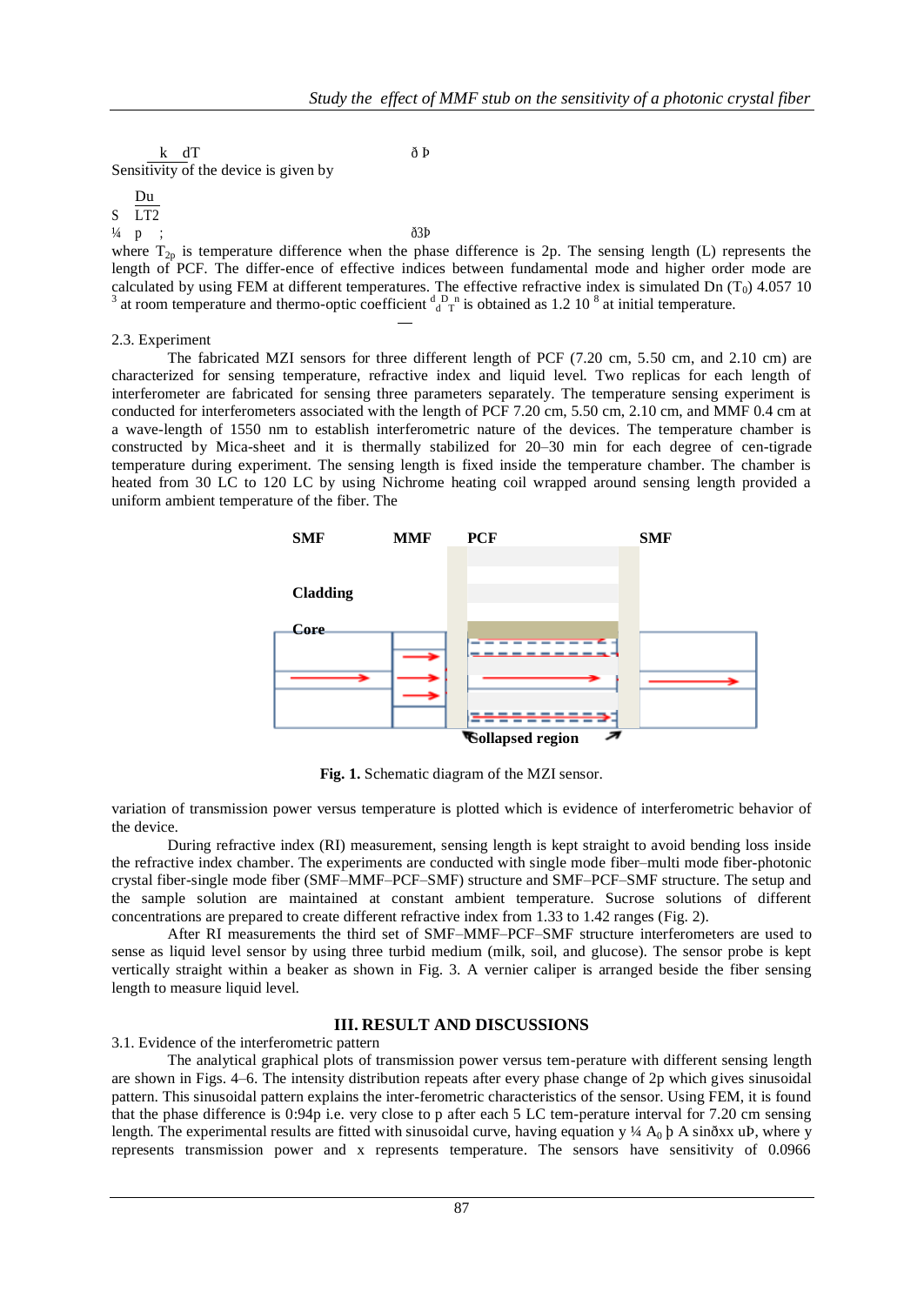radian/LC/cm, 0.0547 radian/LC/cm, and 0.4272 radian/LC/ cm for 7.20 cm, 5.50 cm and 2.10 cm sensing length respectively.

The photonic crystal fiber interferometric sensing has conducted in broad spectrum range by various groups [\[3–5,10,14,15\].](#page-6-0) But we have demonstrated a device which works at monochromatic wave-length with higher accuracy. The transmission power through the device propagates in its maximum and minimum value after partic-ular temperature difference in both cases. The phase difference of wave between core and cladding mode depends upon initial length of fiber, wavelength of light and thermo-optic coefficient [20]. The thermooptic co-efficient and length of fiber vary with temperature in such a way that phase will change periodically. Thus, the intensity of transmitted light through device becomes sinusoidal function of temperature. The sensitivity of temperature is measured by phase change in per unit length and per unit degree Celsius. The LMA-8 photonic crystal fiber is designed by FEM [21] and effective indices difference of fundamental and higher order mode is also simulated for 5 LC temperature difference [\(Fig. 7\)](#page-4-0).



**Fig. 2.** Illustrate experimental set-up for refractive index sensing measurement, microscope image of spliced region between the SMF (on the left) and the PCF (on the right) shown at top.



**Fig. 3.** Illustrate experimental set-up for liquid level sensor.



**Fig. 4.** Transmission power versus temperature plot at wavelength 1550 nm, with sensing length 7.20 cm.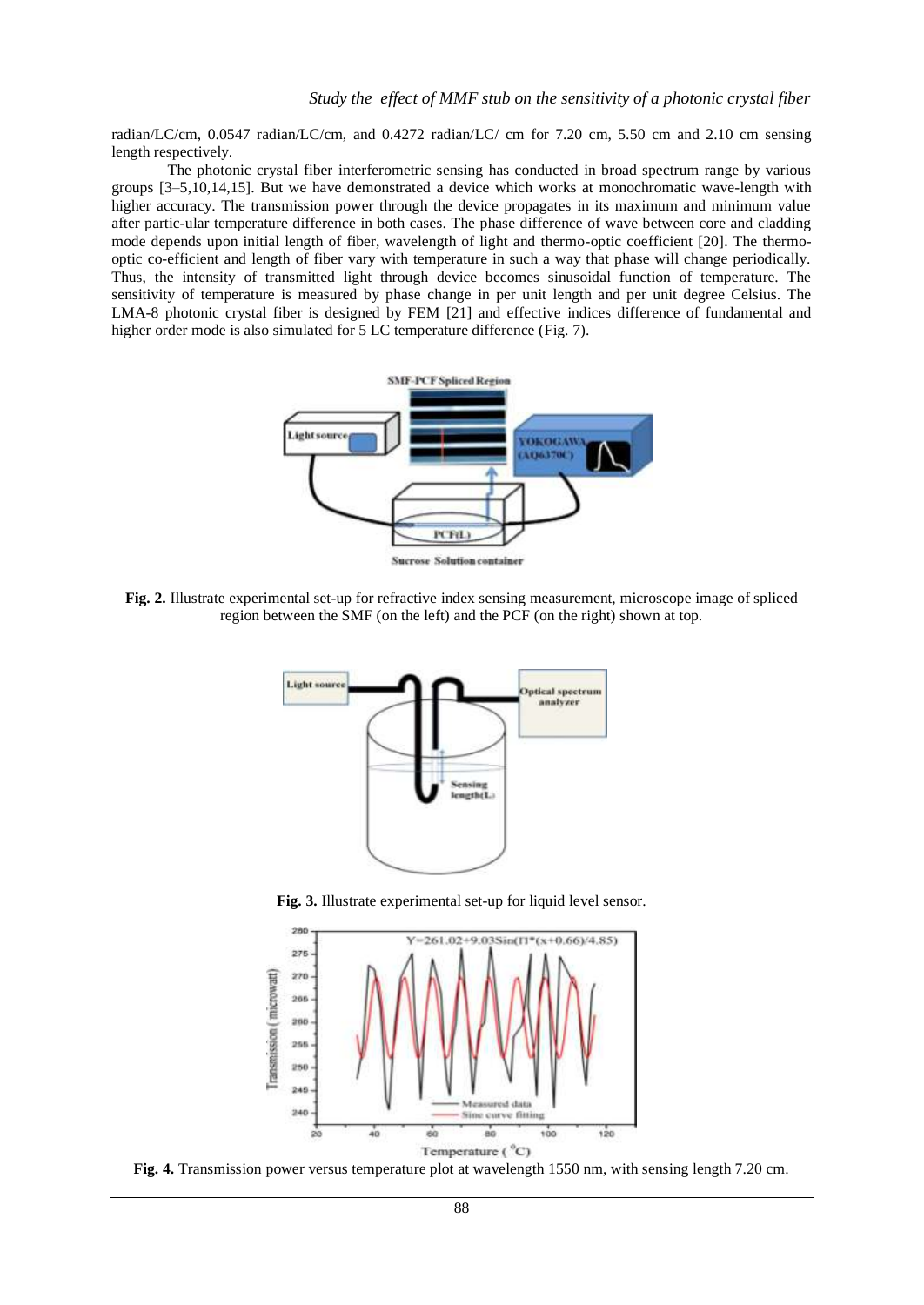

**Fig. 5.** Transmission power versus temperature plot at wavelength 1550 nm, with sensing length 5.50 cm.

3.2. Refractive index measurement

<span id="page-4-0"></span>The response of the described sensors to the surrounding refractive index (RI) is investigated by putting the entire PCF length in sucrose solution with different concentration. MMF behaves like a mode coupler here. To explain the advantage of multimode fiber, experimental results for SMF–PCF–SMF structure and SMF– MMF–PCF–SMF structure are shown in the [Figs. 8 and 9](#page-4-0) respectively.



**Fig. 6**. Transmission power versus temperature plot at wavelength 1550 nm, with sensing length 2.10 cm.



**Fig. 7**. The higher order mode propagation into PCF, according to FEM simulation.

SMF–PCF–SMF structure interface pattern is generated due to collapsed region at SMF and PCF spliced point. But light wave could not introduce through outer ring of holes in PCF. A maximum part of light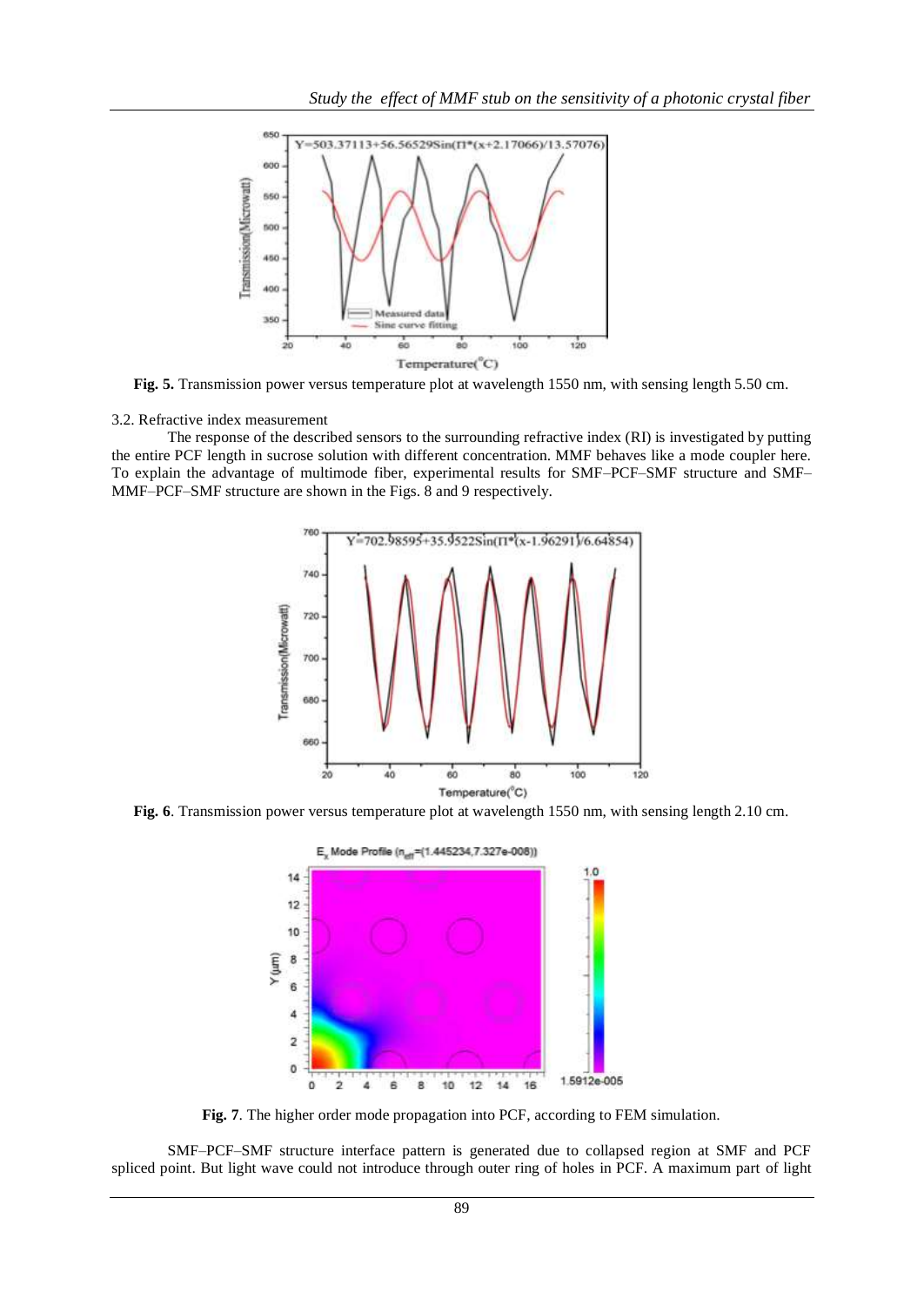wave will go through core and nearer ring of hole to core of PCF and the possibility of light refraction at outer surface of PCF will decrease during index sensing. Therefore, transmission of light wave remains almost same with variation of surrounding RI.  $\mathbb{R}^2$  values of linear fit to the plot of transmission power versus RI of sucrose solution are less than 0.9 for two sensing lengths ( $L_{PCF} = 7.20$  cm,  $L_{PCF} = 2.10$  cm).

By introducing MMF, maximum part of light is coupled within core and outer ring of holes in PCF. It results in sharp decrease of transmission power with increasing surrounding RI as light will refract from lighter to denser medium.  $R^2$  values of the linear fit graph to the plot of transmission power versus RI of sucrose solution are almost greater than 0.9 which describe the linearity of our device. Present studies demonstrate that these types of sensors with sensing length of PCF 2.10 cm, 5.50 cm, and 7.20 cm have sensitivities 440.32 lw/RIU, 267.48 lw/RIU, and 195.36 lw/ RIU respectively.

#### 3.3. Liquid level measurement

The section of PCF is kept vertically straight within liquid. The liquid level is increased by using a burette drop by drop. The trans-mission spectrum is measured by optical spectrum analyzer with



**Fig. 8.** Transmission power versus refractive index plots for sensing length 2.10 cm, 5.50 cm, 7.20 cm respectively with SMF–PCF–SMF structure.



**Fig. 9.** Transmission power versus refractive index plots for sensing length 2.10 cm, 5.50 cm, 7.20 cm respectively with SMF–MMF–PCF–SMF structure.

rising of liquid level regularly [\(Fig. 3\)](#page-2-0). We have used three turbid medium for verification of liquid level sensitivity of this device.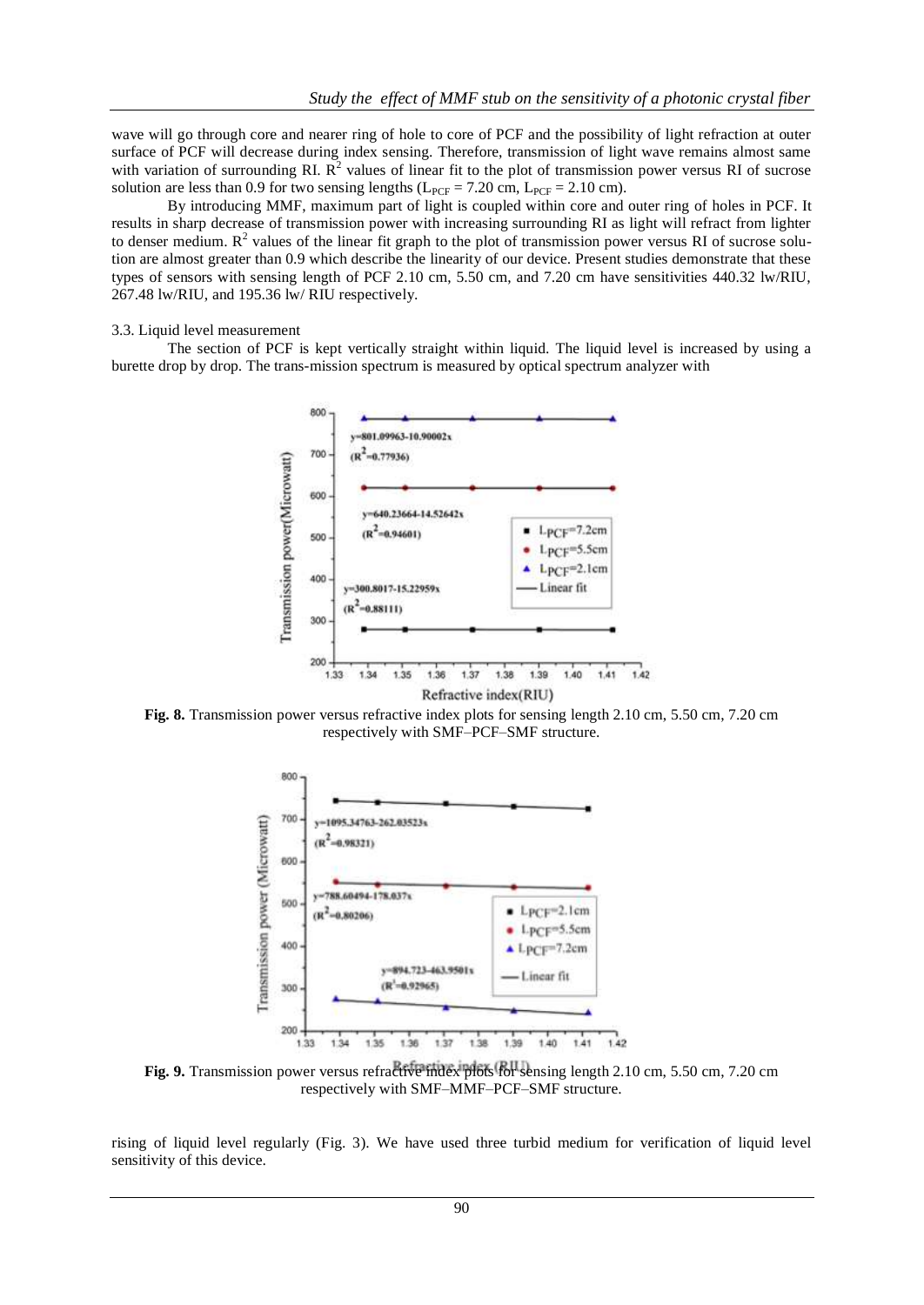The turbidity is the cloudiness or haziness of a fluid caused by individual particles (suspended solids) that are generally invisible to the naked eye, similar to smoke in air. Many properties in a tur-bid media such as viscosity, transmittance, surface tension, density etc. can be determined by optical sensing measurements [22]. In our study, we are interested in light interaction with particles of turbid medium and absorbance of medium. Higher the turbidity, higher is the absorbance of medium. In [Figs. 10–12 i](#page-6-0)t is shown clearly that milk has higher absorbance than soil and glucose. We can say that our device can sense absorbance of different turbid medium. But this paper is not focused with this parameter.

<span id="page-6-0"></span>When a section of PCF is surrounded by a liquid, effective refractive index of cladding mode increases but core mode almost remains unchanged which results decrease of Dn. The refraction of light wave will increase with increasing concentration of surround-ing liquid at the outer surface of PCF. If a fixed concentrated surrounding liquid level is increased, the scope of refraction of light at the outer surface of PCF increases. As the used surrounding



**Fig. 10**. Transmission power versus liquid level plot for sensing length 7.20 cm with SMF–MMF–PCF–SMF structure.



**Fig. 11.** Transmission power versus liquid level plot for sensing length 5.50 cm with SMF–MMF–PCF–SMF structure.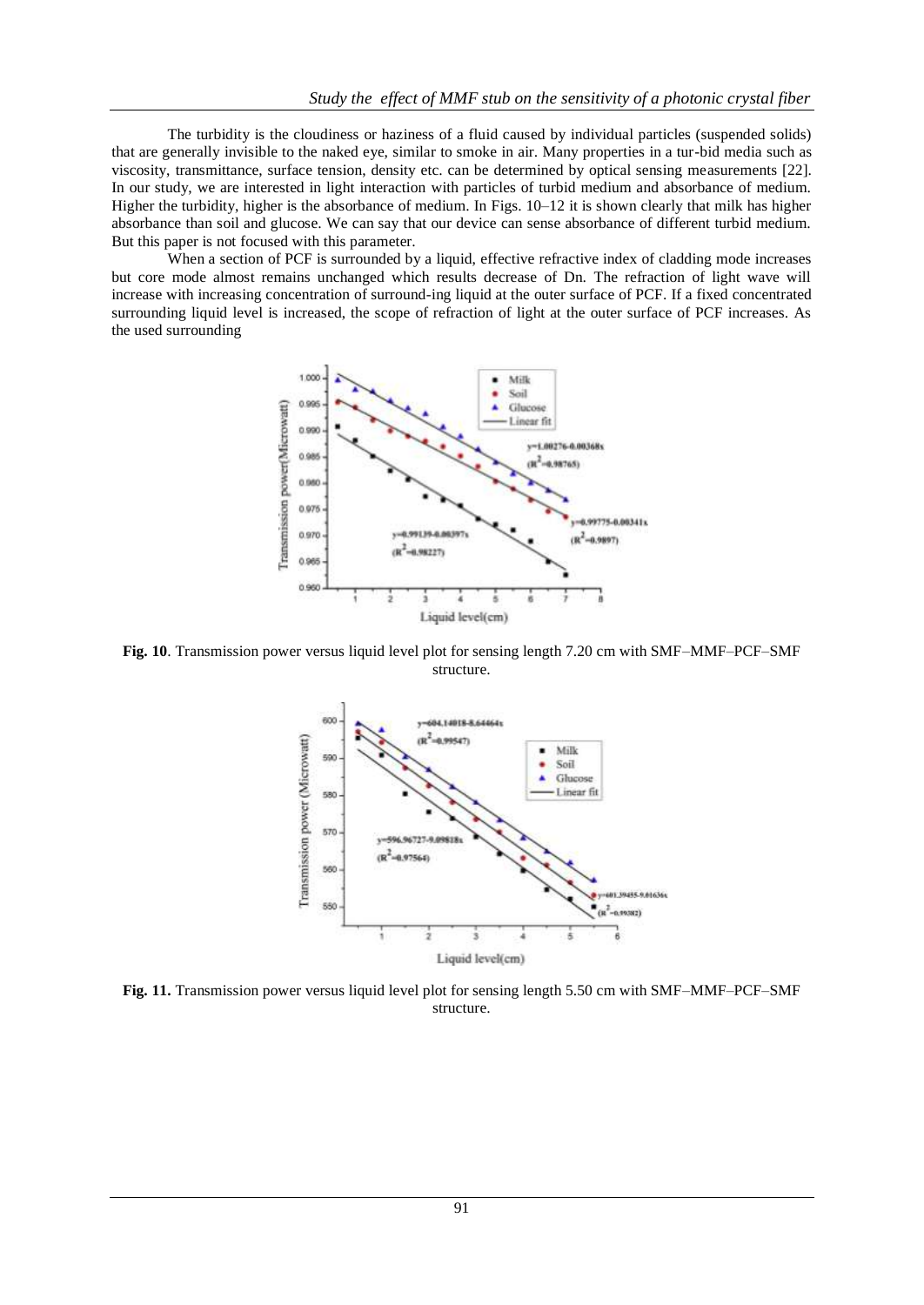

**Fig. 12.** Transmission power versus liquid level plot for sensing length 2.10 cm respectively with SMF–MMF– PCF–SMF structure.

liquids are turbid medium, it has characteristics of absorbance of light wave. Therefore, transmission power decreases with the increase of liquid level.

The linear fitted plots to transmission power versus liquid level of three different turbid mediums (milk, soil and glucose) are shown in Figs.  $10-12$  respectively for three sensing lengths (7.20 cm, 5.50 cm, 2.10) cm). The slopes of these lines measure the sensitivities of the devices for the three mediums, milk, soil, and glucose as 1.489 lw/cm, 1.197 lw/cm, and 1.032 lw/cm respectively for 7.2 cm PCF device, 9.098 lw/cm, 9.016 lw/cm, and 8.644 lw/cm respectively for 5.5 cm PCF device, and 4.133 lw/cm, 3.445 lw/cm, and 1.957 lw/cmrespectively for 2.1 cm PCF device.  $R^2$  values of the fitted lines are 0.9. The results interpret relation between concentration of liquid and liquid level sensitivity. The sensitivity of this device decreases with increasing concentration as well as turbidity of liquid.

#### **IV. CONCLUSIONS**

In the present work, a new method is introduced to prove inter-ferometric nature of the simple in-line Mach–Zehnder interfero-metric sensor device at monochromatic wavelength. Moreover, this fabricated device shows sharp intensity deviation due to exter-nal parameters. The devices exhibit refractive index sensitivity in decreasing manner with increasing sensing length. Furthermore, the three fabricated devices exhibit as liquid level sensor for milk, soil, and glucose turbid medium. As liquid level sensitivity of the device decreases with increasing concentration of liquid, the sen-sor can be used to sense various optical properties like turbidity, absorbance, and transmittance of liquid. The fiber sensor can also detect the refractive index by monitoring the sensitivity of the device to the liquid level. Thus, a sensing device is proposed which can be used in sensing of other biological and chemical parameters.

#### **REFERENCES**

- [1] [A.D. Kersey, A review of recent developments in fiber optic sensor technology,](http://refhub.elsevier.com/S1068-5200(14)00163-1/h0005) [Opt. Fiber Technol. 2](http://refhub.elsevier.com/S1068-5200(14)00163-1/h0005)  [\(36\) \(1996\) 291–317.](http://refhub.elsevier.com/S1068-5200(14)00163-1/h0005)
- [2] [B.H. Lee, Y.H. Kim, K.S. Park, J.B. Eom, Interferometric fiber optic sensors,](http://refhub.elsevier.com/S1068-5200(14)00163-1/h0010) [Sensors 12 \(2012\) 2467–](http://refhub.elsevier.com/S1068-5200(14)00163-1/h0010) [2486.](http://refhub.elsevier.com/S1068-5200(14)00163-1/h0010)
- [3] [J. Mathew, Y. Semenova, G. Farrel athew, J. Semenova, Y. Rajan, G. Farrel,](http://refhub.elsevier.com/S1068-5200(14)00163-1/h0015) [Humidity sensor based on a](http://refhub.elsevier.com/S1068-5200(14)00163-1/h0015)  [photonic crystal fiber interferometer, Electron.](http://refhub.elsevier.com/S1068-5200(14)00163-1/h0015) [Lett. 46 \(19\) \(2010\) 1341–1343.](http://refhub.elsevier.com/S1068-5200(14)00163-1/h0015)
- [4] [L.V. Nguyen, D. Hwang, S. Moon, D.S. Moon, Y. Chung, High temperature fiber](http://refhub.elsevier.com/S1068-5200(14)00163-1/h0020) [sensor with high](http://refhub.elsevier.com/S1068-5200(14)00163-1/h0020)  [sensitivity based on core diameter mismatch, Opt. Express 16](http://refhub.elsevier.com/S1068-5200(14)00163-1/h0020) [\(15\) \(2008\) 11369–11375.](http://refhub.elsevier.com/S1068-5200(14)00163-1/h0020)
- [5] [L. Li, L. Xia, All-fiber Mach–Zehnder interferometers for sensing applications,](http://refhub.elsevier.com/S1068-5200(14)00163-1/h0025) [Opt. Express 20 \(10\)](http://refhub.elsevier.com/S1068-5200(14)00163-1/h0025)  [\(2012\) 11109–11120.](http://refhub.elsevier.com/S1068-5200(14)00163-1/h0025)
- [6] [H. Gong, H. Song, X. Li, J. Wang, X. Dong, An optical fiber curvature sensor](http://refhub.elsevier.com/S1068-5200(14)00163-1/h0030) [based on photonic crystal](http://refhub.elsevier.com/S1068-5200(14)00163-1/h0030)  [fiber modal interferometer, Sens. Actuators, A 195](http://refhub.elsevier.com/S1068-5200(14)00163-1/h0030) [\(2013\) 139–141.](http://refhub.elsevier.com/S1068-5200(14)00163-1/h0030)
- [7] [J. Zhou, C. Liao, Y. Wang, G. Yin, X. Zhong, K. Yang, B. Sun, G. Wang, Z. Li,](http://refhub.elsevier.com/S1068-5200(14)00163-1/h0035) [Simultaneous](http://refhub.elsevier.com/S1068-5200(14)00163-1/h0035)  [measurement of strain and temperature by employing fiber](http://refhub.elsevier.com/S1068-5200(14)00163-1/h0035) [Mach–Zehnder interferometer, Opt. Express](http://refhub.elsevier.com/S1068-5200(14)00163-1/h0035)  [22 \(2\) \(2014\) 1680–1686.](http://refhub.elsevier.com/S1068-5200(14)00163-1/h0035)
- [8] [Z. Cao, Z. Zhang, X. Ji, T. Shui, R. Wang, C. Yin, S. Zhen, L. Lu, B. Yu, Strain-insensitive and](http://refhub.elsevier.com/S1068-5200(14)00163-1/h0040) high temperature fiber sensor based on a Mach–Zehnder [modal interferometer, Opt. Fiber Technol. 20 \(1\)](http://refhub.elsevier.com/S1068-5200(14)00163-1/h0040)  [\(2014\) 24–27.](http://refhub.elsevier.com/S1068-5200(14)00163-1/h0040)